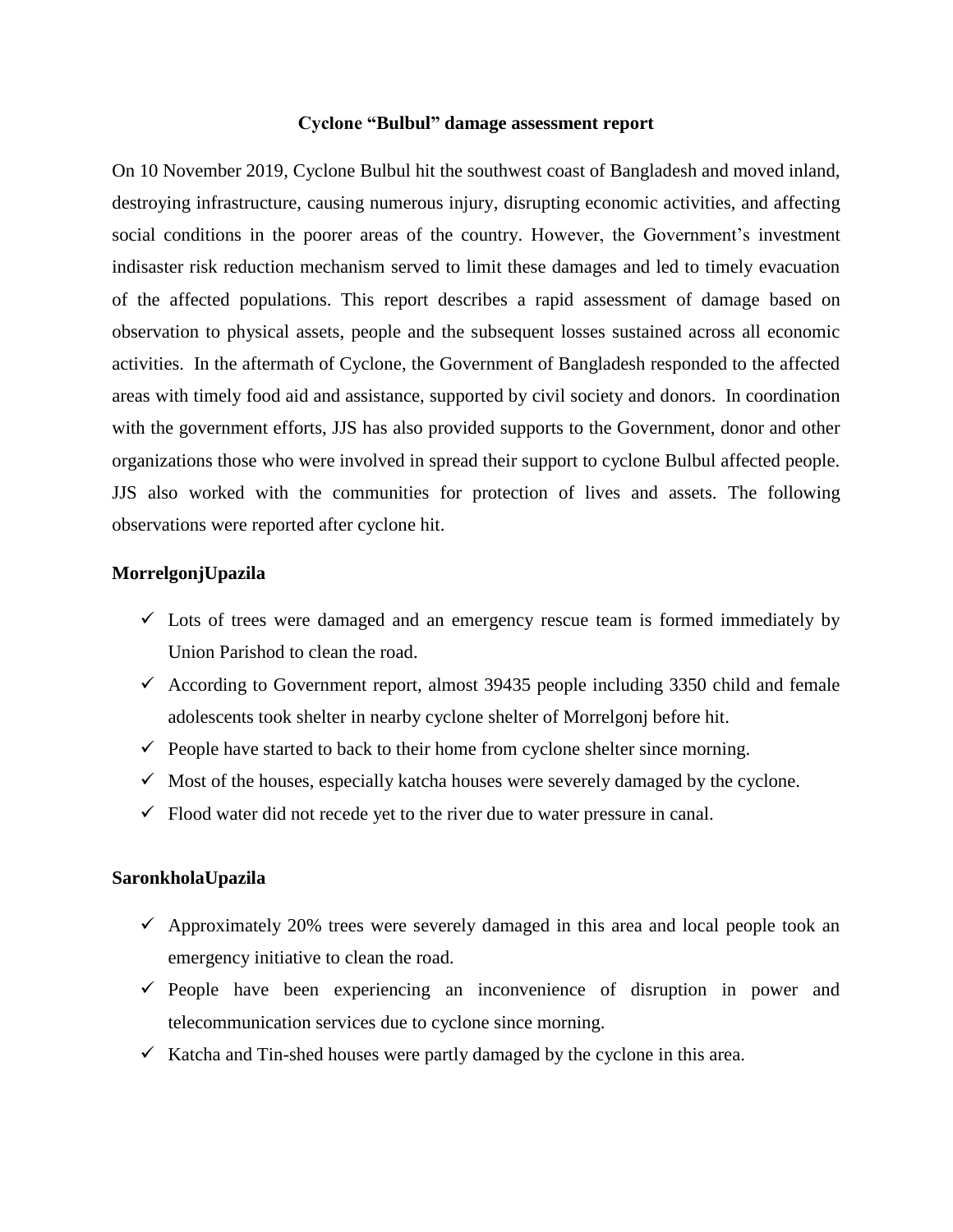- $\checkmark$  The sluice gate of ModdhoKhonta Kata Union which is used to control the flow of river water was opened and houses of 300 families were inundated.
- $\checkmark$  Standing crops were also damaged, although the extent was not immediately clear. The cyclone has mainly affected production of Amon and vegetables.
- $\checkmark$  Almost all have left the cyclone shelter, when this report was written at evening.

# **MonglaUpazila**

- $\checkmark$  Most of the Sirish tree was damaged in this area.
- $\checkmark$  About 50% katcha houseswere damaged.
- $\checkmark$  People are experiencing disruption in power and telecommunication services.
- $\checkmark$  According to Upazila administration, about 27530 people took shelter in cyclone shelter, of which 5781 were children and women.
- $\checkmark$  Upazila administration provided security to women and children in cyclone shelter.
- $\checkmark$  Upazila administration provided foods and services to the people who stayed in the cyclone shelter.
- $\checkmark$  People have started to back to their home from cyclone shelter.



Figure: A damaged house in Mongla (Photo taken by MahmudulHasan, JJS)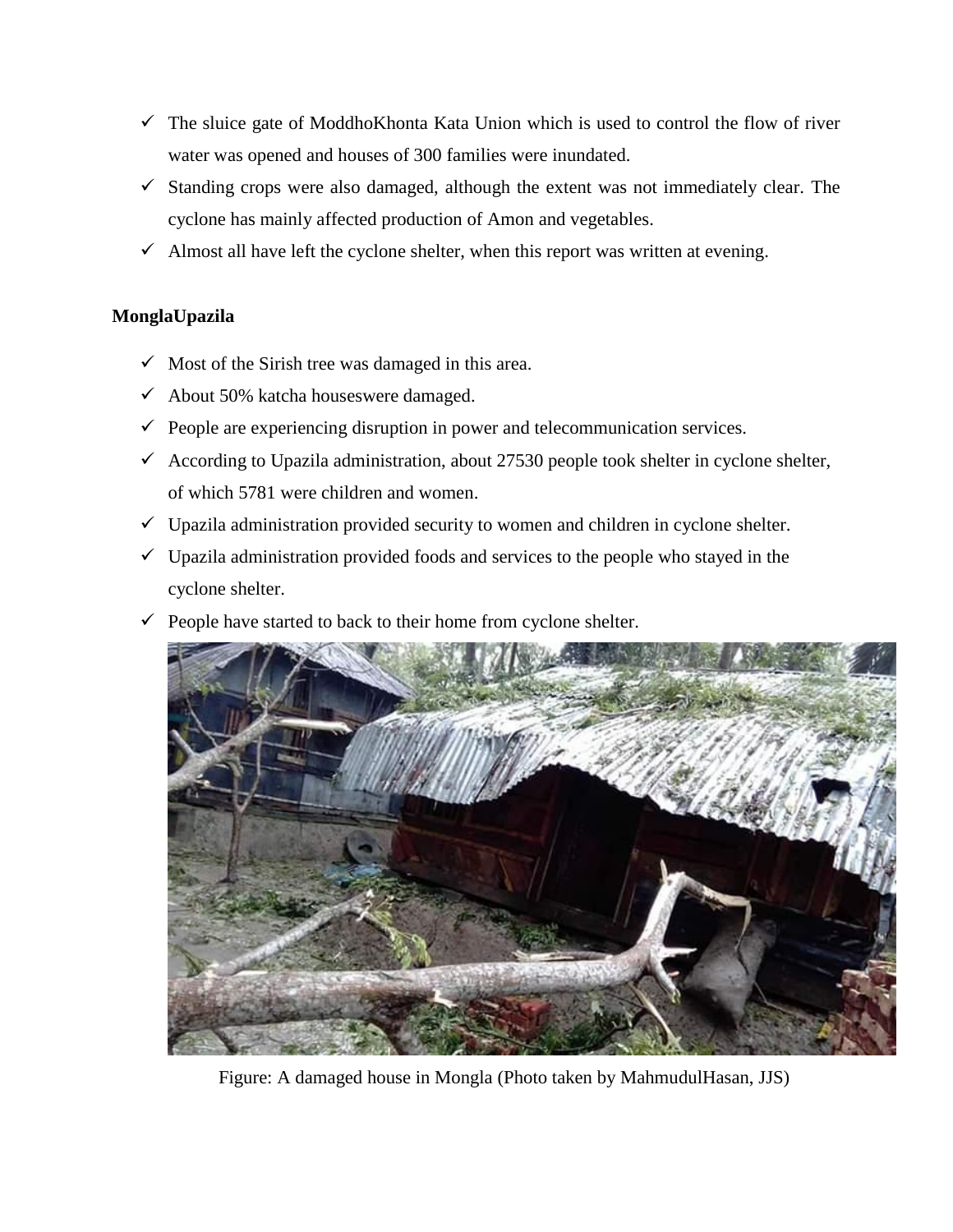

Figure: A tree fell down on road damaged by cyclone Bulbul (Photo taken by MahmudulHasan, JJS)

# **KoyraUpazila**

- $\checkmark$  According to Government sources, approximately 1200 families were affected partially and 300 families were affected fully.
- $\checkmark$  One side of a Sluice gate of Moheswaripur union of Koyraupazila has broken. As a result, water is entering to the villages. Community people are trying to repair the broken part of the Sluice gate on their own initiative.
- $\checkmark$  Most of the Paddy field has inundated. Crops and plants are damaged.
- $\checkmark$  About 15% of roof of houses were damaged.
- $\checkmark$  Electricity has become disconnected from 9.00pm of 9 November 2019 in entire KoyraUpazila.
- $\checkmark$  About 65% ponds were inundated.
- $\checkmark$  People have started back to their homes from cyclone shelter.